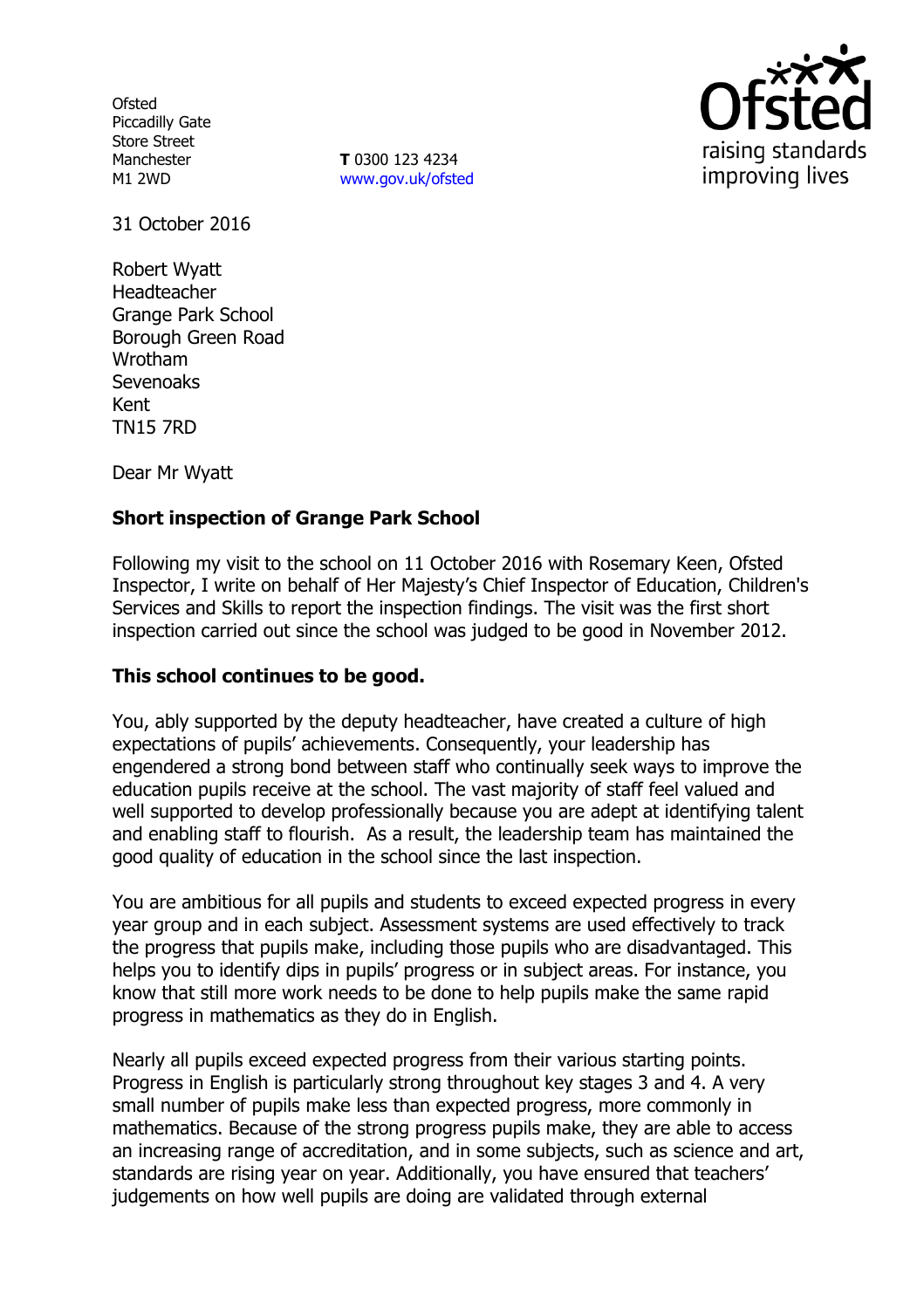

moderation. You recognise that the way in which key stage 5 students' progress is tracked needs refining so that you are assured that they too are making sufficient progress, to build strongly, and improve upon, their key stage 4 accreditations.

The school makes a dramatic difference to pupils' personal development and behaviour from the time they start in the youngest classes to when they leave at the end of their time in college. You provide extremely well for pupils' welfare and safety. The school enables pupils to access learning and achieve within a safe environment so that they blossom into young adults who are better equipped to face the challenges that life may bring.

During their time at your school, pupils quickly develop skills for life that help to prepare them for their onward journey, especially through access to college which helps students to mature as young adults and take increased responsibility for themselves. Staff supporting students in key stage 5 gradually withdraw their support to allow students to achieve more and more on their own. Students respond to this challenge with pride.

You and your staff have worked diligently to meet the recommendations given to the school at the time of the previous inspection. There has been a considerable improvement in the quality of teaching since the last inspection so that it is now consistently good throughout the school. This is because you rigorously monitor and evaluate the quality of teaching, and support all adults to improve their practice. You have provided high-quality training to improve staff's skills. Supported by governors, you have taken the actions necessary to secure stronger teaching so that pupils' achievement and their access to a range of subjects continue to rise.

Post-16 students are taught by college staff. You are not in a position to monitor the teaching of college staff but you keep a close eye on how well students achieve at college. This, together with the feedback from your own staff who support these students, gives you an overview of students' progress. However, you do not have as much detailed information on students' progress as you would like so that you can be sure that students in key stage 5 are building securely on their previous accreditations.

Governors now make a substantial contribution to the school's capacity to improve further. You describe the governing body as 'transformed'. Governors challenge leaders and ask searching questions of them to make sure that they are continually seeking ways to make the school even better. Governors make themselves available to hear the opinions of staff, pupils and parents because their opinions matter to them. It is noteworthy that governors share your high expectations for pupils and engage in activities that help them to find out for themselves how well pupils are achieving both academically and in terms of their personal development, behaviour and welfare.

Governors undertake training to ensure that they can carry out their responsibilities well, particularly in relation to safeguarding. Furthermore, governors are attentive to your well-being, as they are for the pupils in their care.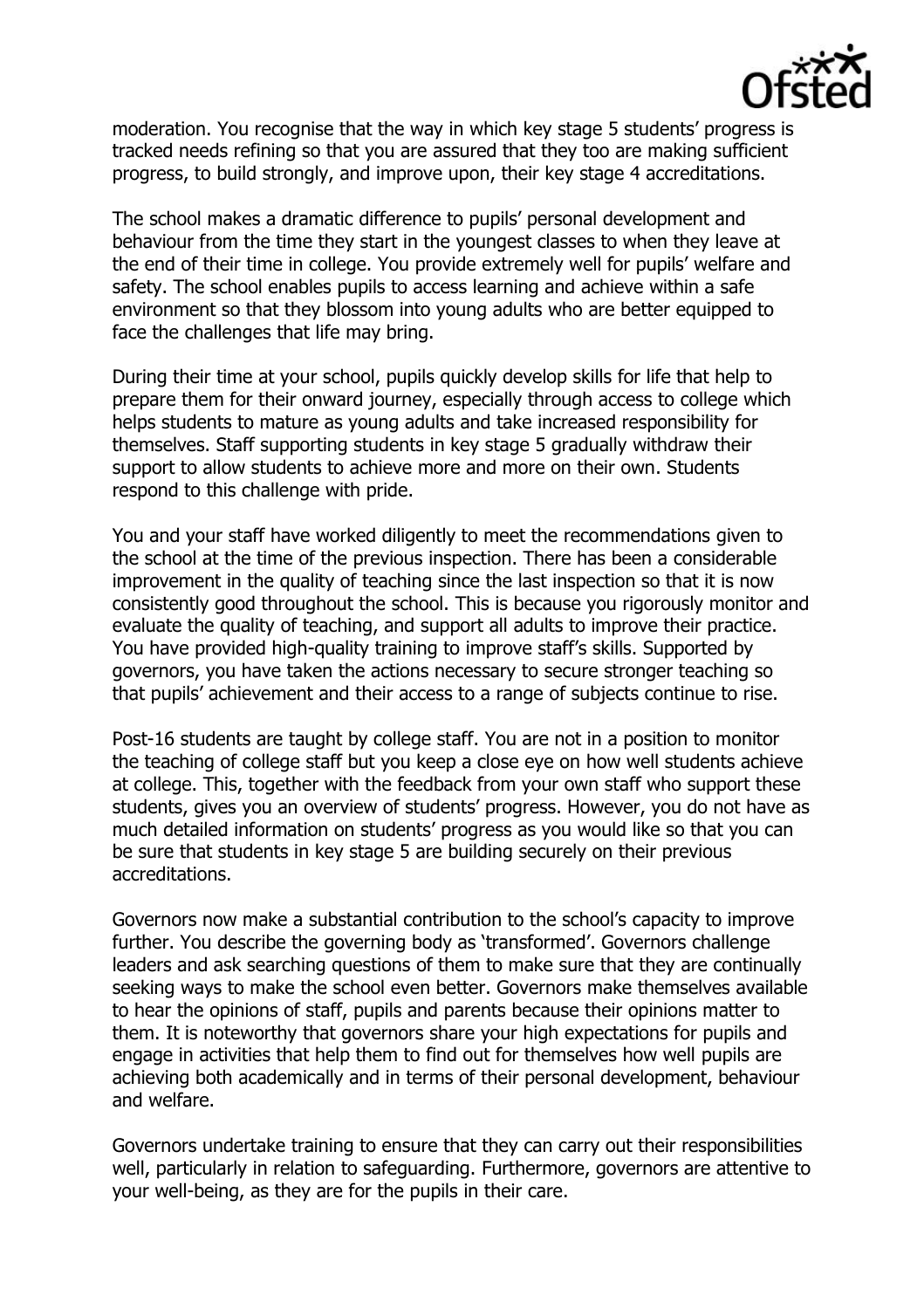

# **Safeguarding is effective.**

Leaders, including governors have cultivated a safe culture in which pupils prosper. This is underpinned by the depth of knowledge staff have about all pupils and students, who are nurtured and encompassed by care.

Scrupulous checks are made on adults when they work or volunteer at the school to make sure that they are suitable to work with children and young adults. All staff have completed appropriate training according to their responsibilities. This includes training on safeguarding issues that reflect the most recent statutory guidance and legislation. As a result, staff understand the guidance and are confident to undertake their duty to protect pupils. They do it exceptionally well.

Pupils feel safe in school and understand how to keep themselves safe online. They know that staff and their parents are available to help them if they are worried. Staff and parents overwhelming agree that pupils are safe and well looked after at school. Pupils value the friends they make while they are at school and intermingle seamlessly and appropriately with pupils from other year groups, especially in unstructured times such as breaktime. Pupils who find large spaces and socialisation difficult are supported very well to grow in confidence and to develop important communication and interaction skills. The school's Boxer dog, Bel, also helps pupils to develop these essential life skills.

# **Inspection findings**

- Admirably, you are committed to providing support beyond your own school. You have generously shared the expertise of your staff to affect the provision for pupils who have special educational needs and/or disabilities within the local area. In 2015, the school achieved Autism Accreditation. This recognised the excellent knowledge and understanding of autism spectrum disorder that you and your staff have that enables the school to strive towards even better educational provision for pupils and students who have autism spectrum disorder. The deputy headteacher also contributes to this goal and supports local teachers on their journey towards becoming outstanding practitioners. You are keen to continue to share what you have achieved at Grange Park School further to benefit the wider community.
- Leaders, including governors, are self-reflective and therefore focused on what needs to be done to improve the school further. However, the school improvement plan lacks a clear focus on what impact actions will have on improving the school and measureable milestones by which to gauge the progress that the school is making towards achieving its ambitions. This would be enhanced by greater evaluation of the wide range of information available to leaders to hone in precisely on areas for improvement.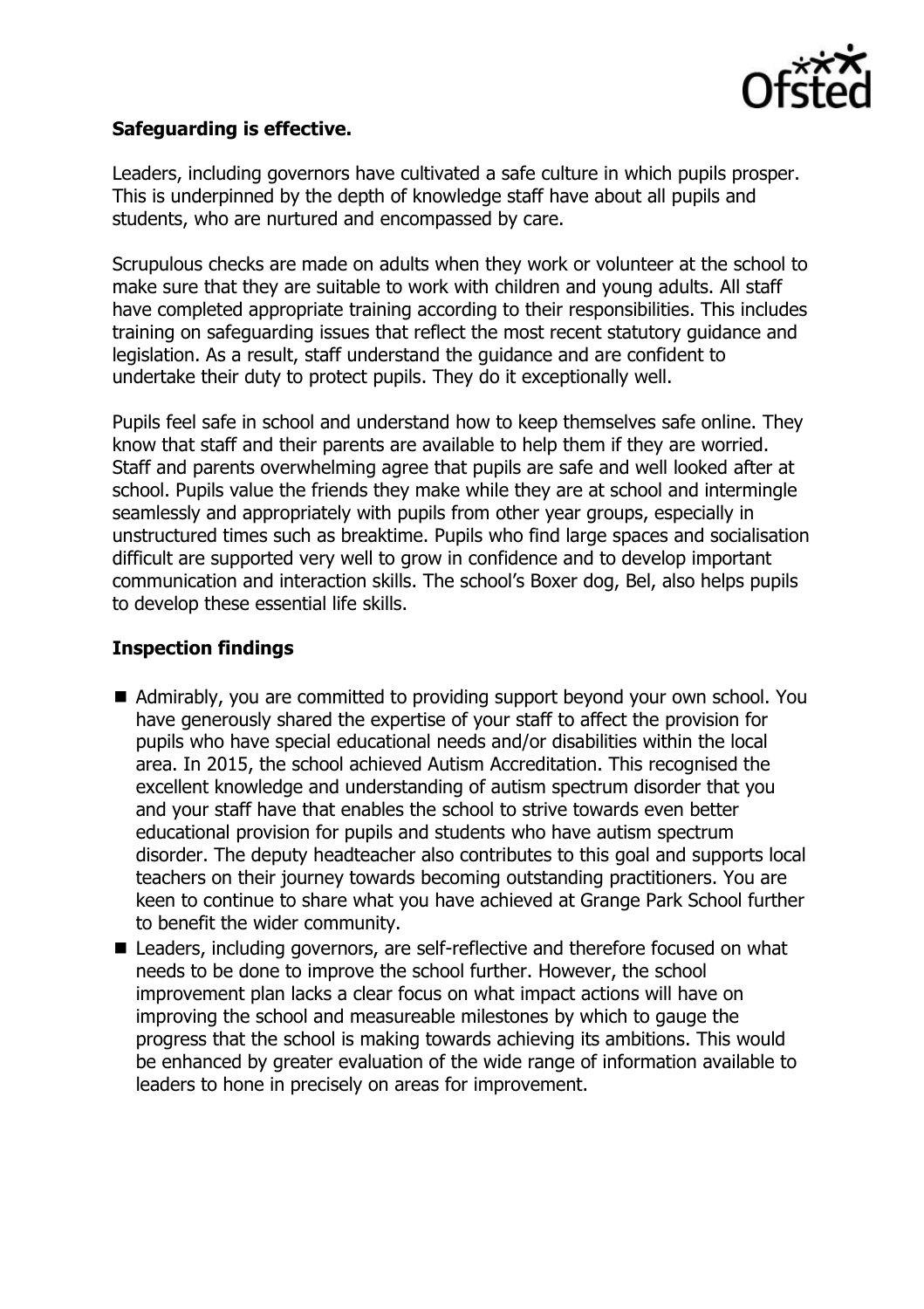

- You have recognised the benefits of delegated leadership as a tool for elevating the overall effectiveness of the school. Senior and middle leaders, some of whom are new to their role, are taking increasing responsibility to forge improved standards in the subjects and areas for which they are responsible. They are undertaking leadership training to help them improve their ability to impact on the strategic development of the whole school, but some still have more to learn before they are able to assist you fully in improving the school further.
- During this inspection, most pupils were absorbed in their learning, because work is well matched to their ability, and support staff skilfully help pupils to access their learning with growing confidence. The longer pupils have been at Grange Park School, the more positive and engaged in learning they become. This is testament to the encouraging and aspiring culture and atmosphere within the school that has been fostered by all staff.
- Pupils' attendance in key stage 3 and key stage 4 is much better than the national average for special schools. Very few pupils have too many days off school. This contributes to the good progress that they make. Attendance for students who attend college is not as strong. Colleges now report students' attendance on a daily basis to the school which gives leaders greater capacity to intervene quickly to address poor attendance. Leaders have ensured that a range of strategies are in place to encourage good attendance. Leaders doggedly pursue support for students whose poor attendance raises concerns about their overall safety and well-being.
- Staff understand and consistently apply the school's expectations regarding appropriate behaviour and conduct. Staff are calm and resilient in their approach to helping pupils to manage their behaviour and emotions more effectively. As a result, pupils know what is expected of them and respond to guidance from staff. Underneath this is a foundation of positive relationships and staff who know the needs of each child exceptionally well. For these reasons, the number of exclusions and behavioural incidents is declining. You record and analyse behavioural incidents thoroughly but your systems are not yet giving you a clear picture of how to diminish behavioural incidents still further.
- Teachers plan lessons that engage and motivate pupils and meet their needs, including the least able, the most able and the most able disadvantaged pupils. In mathematics, for example, some pupils learned about place value while other pupils grappled with algebra. Most teachers impart their subject knowledge well so that pupils are enthused to learn and consequently improve their knowledge, skills and understanding in a variety of subject areas. Teachers commonly ask searching questions that deepen pupils' understanding. In a science lesson, pupils ably answered questions about the reactivity of a range of metals while watching the teacher demonstrate the reaction of water on calcium. The focus on health and safety was exemplary. Therefore, pupils were able to conduct experiments to assess the way a variety of metals react when acid is introduced. Later, pupils excitedly spoke about how the copper strips had dissolved.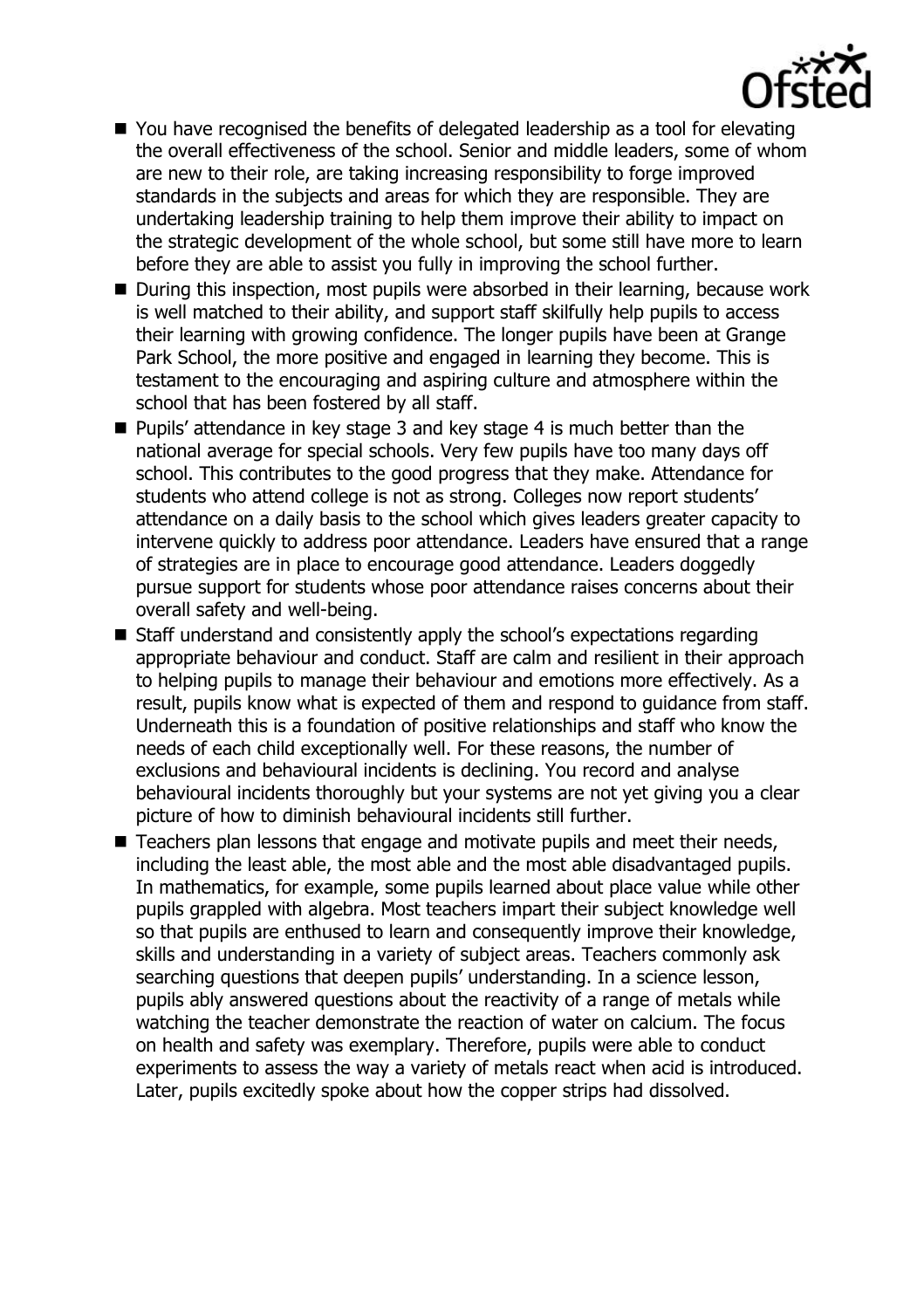

- Additional government funding given to the school to support disadvantaged pupils, known as pupil premium, and the funding allocated to help pupils who did not reach expected standards by the end of Year 6, are allocated thoughtfully to eligible pupils. However, greater attention needs to be given to evaluating the difference government funds are making on pupils' progress to make certain that funds are used in the most effective way possible and to plan for the future.
- The vast majority of disadvantaged pupils make greater than expected progress in English and mathematics. Their progress is strongest in English which reflects the school's overall progress information for all pupils. The small numbers of disadvantaged pupils who do not make expected progress in mathematics are quickly identified and interventions are put in place to support them. Additional support is making a positive difference, especially in English. Disadvantaged pupils' attendance is lower than for other pupils in the school. Leaders work closely with parents whose children do not attend school as often as they should so that pupils are not disadvantaged by poor attendance.
- All Year 7 pupils have made greater than expected progress in English. However, in mathematics, only two thirds have made the same good progress. Nevertheless, strong progress is helping pupils to diminish differences between their achievement and the expected levels of attainment for pupils of their age.
- The most able pupils are challenged because work is closely matched to their needs. Their learning is tailored to help them think more deeply and apply what they know in a range of ways. During a mathematics lesson, most-able pupils discussed with inspectors the reasons why they felt their work was 'tricky', and eloquently spoke about the range of accreditation they hope to achieve.
- The most able pupils make more than expected progress and access a range of GCSEs. Some pupils achieve GCSE accreditation before they reach Year 11. Commendably, leaders have made it possible for the most able pupils to access accreditation in subjects in which they excel, for example, in history and art. Leaders have invested heavily in staffing to ensure that these opportunities are available to all pupils. In addition, leaders have developed links with local schools to make certain that the most able pupils reach the standards of which they are capable. However, leaders do not track the progress of these pupils as a group across a range of subjects to develop a strategic vision for this group of pupils and students.
- Importantly, pupils in Year 9 are given the opportunity to make choices about which subjects they would like to pursue in key stage 4 towards accreditation. This relatively recent change allows pupils to follow their interests and increasingly enjoy their learning. A parent expressed the value that this has given to their child: 'The school has encouraged him to work on his strengths and I've seen him become more happy to do his homework and take pride in his achievements.'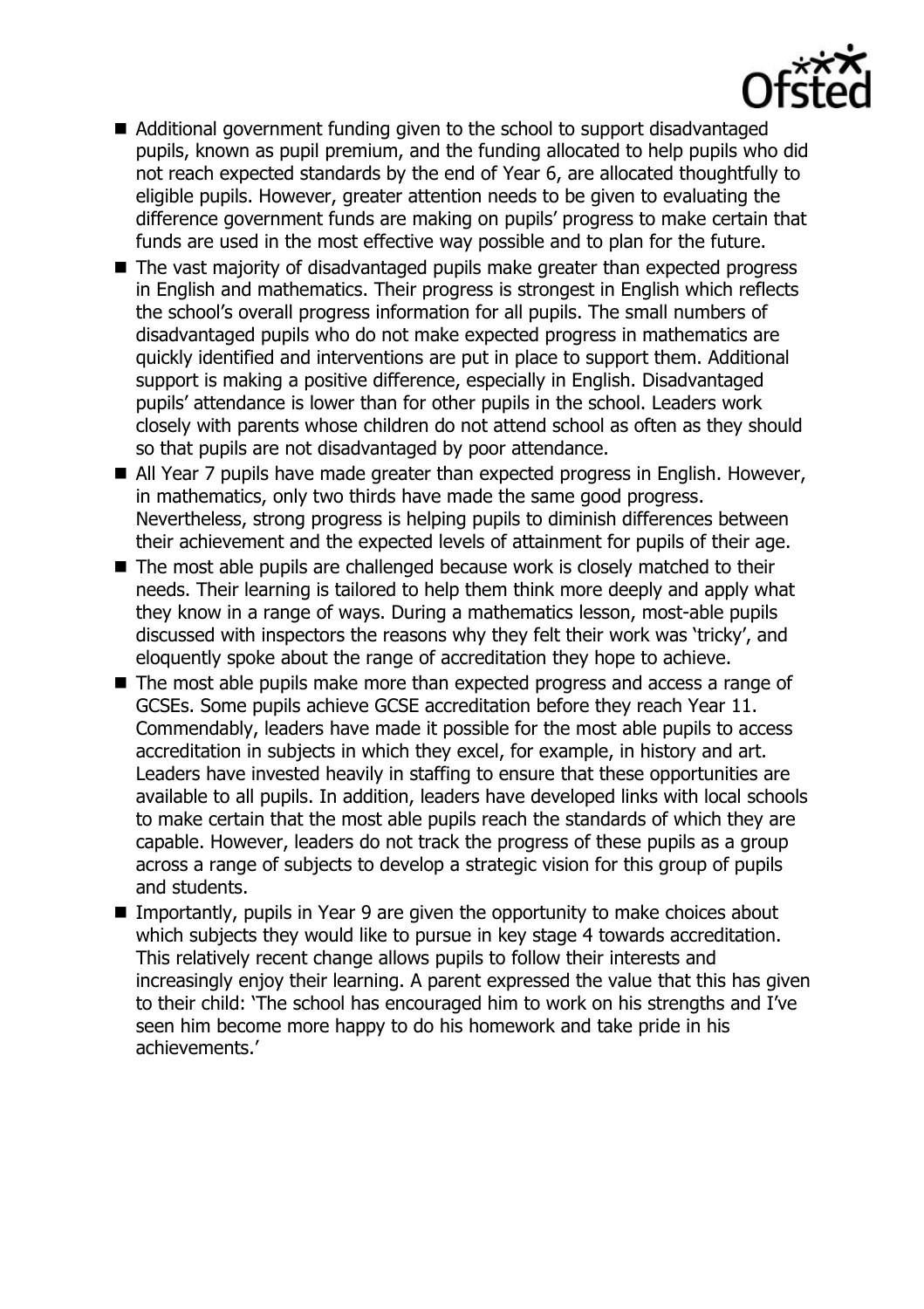

- By the time students leave the school, they achieve a range of GCSEs, entry-level certificates, functional skills awards and Business and Technology Education Council (BTEC) qualifications. Some students improve on their accreditation while they are attending college. For instance, students who achieve a GCSE in English and mathematics at grades D to G are expected to work towards a grade C during key stage 5. Over the last three years, the number of GCSEs that each pupil has achieved has steadily increased.
- Post-16 students attend colleges and placements that work in partnership with the school. They attend Mid Kent College at two separate locations, and Hadlow College, White Rocks Farm, Pepenbury, and Rowhill School. This has increased the accredited outcomes to which students have access. Leaders work hard to make certain that students' pathways allow them to follow their interests and build on their strengths. Furthermore, students have numerous opportunities to develop life skills that help them to become more independent, for instance by using public transport.
- Leaders work hard to provide opportunities for students to participate in work experience that reflects their interests and aspirations. They are given impartial careers advice and are spoken to individually so that their own preferences are captured and as far as possible provided for.
- The school has a praiseworthy record of facilitating successful onward journeys for students. The proportion of students who go on to participate in further education or employment is above the national average. The next step would be to track students' destinations to measure how successful students are at sustaining their chosen pathway, and to use this information to further strengthen the quality of provision provided to post-16 students.
- Nearly all parents are overwhelmingly positive about the impact that the school has had on their children's lives, which in turn has positively impacted on their own, believing that now, 'anything is possible'. A parent summed up the views of many by saying: 'All the teachers are so well equipped with the knowledge of my son's disabilities that it puts him and me at ease.'
- Leaders have proactively sought to work in collaboration with other schools to continuously seek ways to improve the school. Grange Park School is part of the Kent Special Educational Needs Trust (KSENT), which is a group of special schools working together that aspire to provide world-class educational provision for pupils who have special educational needs and/or disabilities. Leaders plan to increase work with KSENT schools, for instance, to further validate the judgements made by the school relating to how well pupils achieve.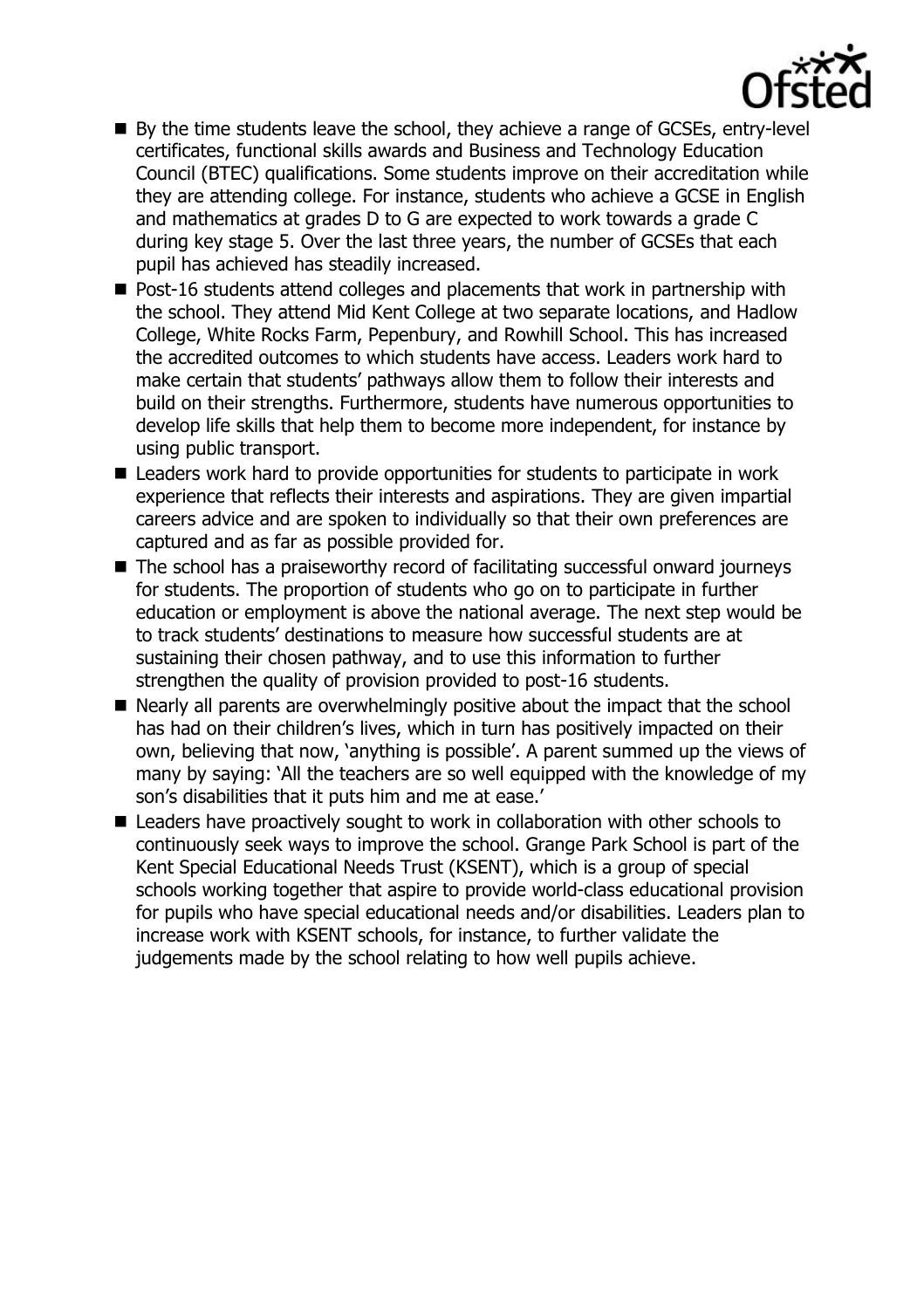

# **Next steps for the school**

Leaders and those responsible for governance should:

- $\blacksquare$  ensure that the wealth of information available to leaders is evaluated and the impact of initiatives and interventions is measured so as to inform school improvement planning
- $\blacksquare$  remain focused on improving pupils' progress and achievement in mathematics to match those made in English
- develop the roles of middle leaders so that they are able to contribute fully towards meeting the school's strategic vision and the school's onward journey towards outstanding
- continue to strengthen post-16 provision so that students' attendance improves and students' progress demonstrates that outcomes and accreditation at key stage 4 are built upon.

I am copying this letter to the chair of the governing body, the regional schools commissioner and the director of children's services for Kent. This letter will be published on the Ofsted website.

Yours sincerely

Abigail Birch **Her Majesty's Inspector**